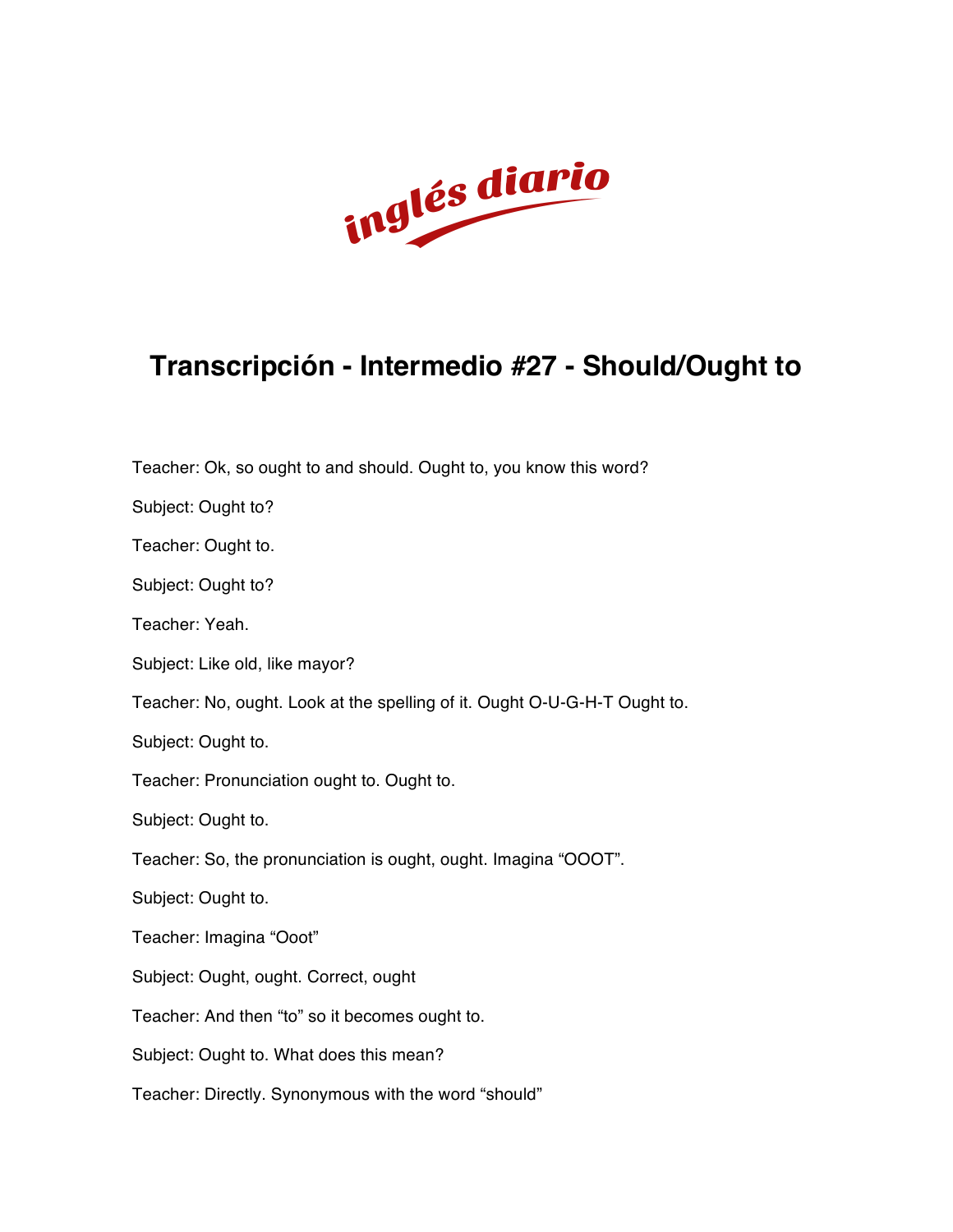Subject: Should?

Teacher: Should. Pronunciation, has dicho "should"

Subject: Should.

Teacher: Should.

Subject: Should.

Teacher: Yeah, es S-H-U-D

Subject: Shud?

Teacher: Shud. Means the exact same thing. Ought to.

Subject: But we use "should"

Teacher: Yeah, really I mean, you can learn ought to, you don't need to

Subject: But it is the same.

Teacher: You don't need to learn ought to because you can just use the word "should"

Subject: I don't remember what I'm doing in my English classes since… For twenty years. I don't… This word in my life man, I don't understand.

Teacher: You know, ought to.

Subject: This is new for me but I don't understand.

Subject: Ought to.

Teacher: Ok. So, we use "should" for advice and suggestions.

Subject: Yeah, deberías ¿No?

Teacher: Yeah, exactly. So if I say: "Hector, I'm late for work"

Subject: Hector I?

Teacher: Late for work.

Subject: Late for work.

Teacher: Can you get me?

Subject: I'm late for work.

Teacher: Can you give me some advice?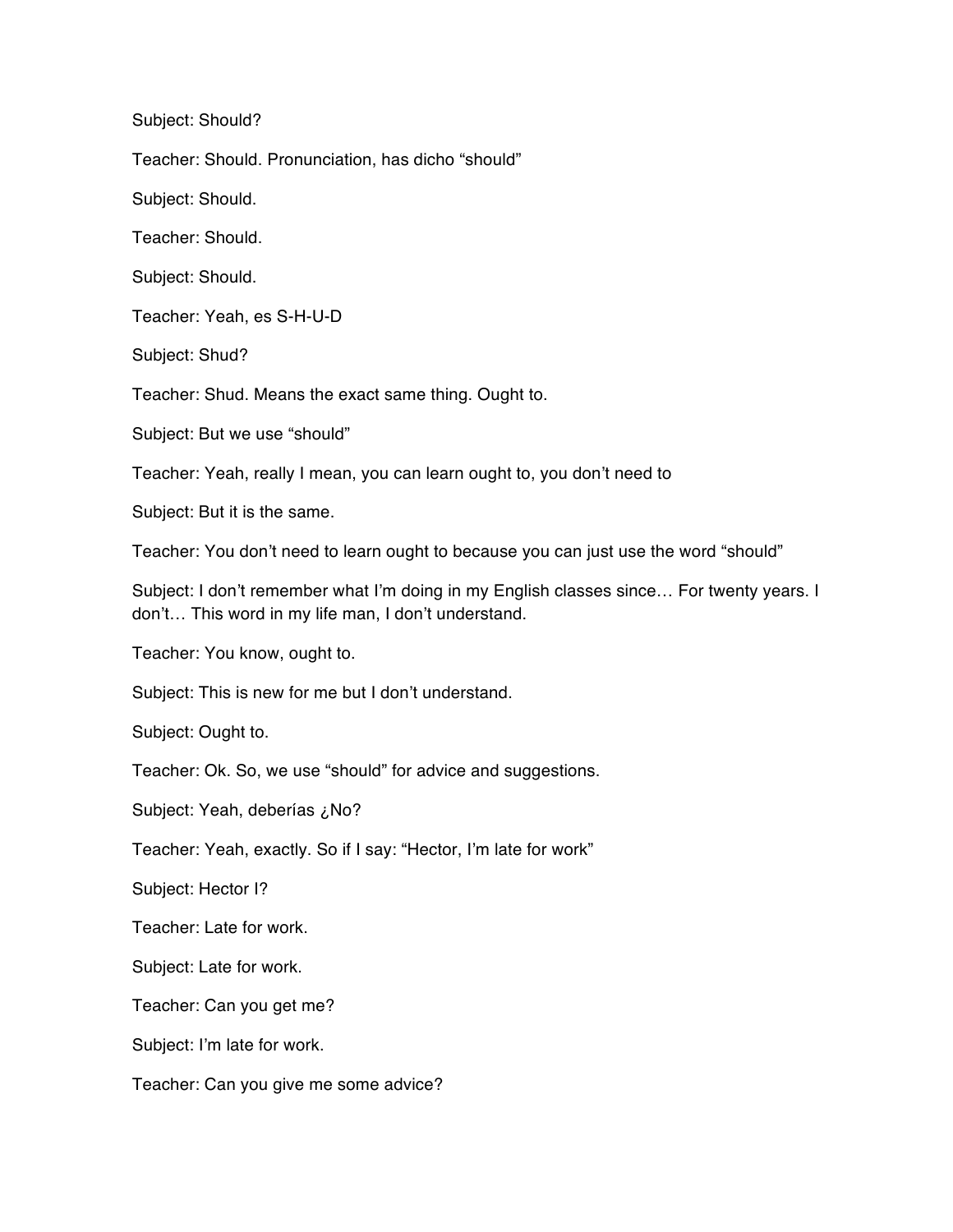Subject: You late for work? ¿Es tarde para trabajar? Es…

Teacher: I'm late for work.

Subject: ¿Qué es?

Teacher: My problem, I'm just giving you an idea of ever problem. So my problem.

Subject: Bien, bien.

Teacher: I'm late.

Subject: Ah que llegas tarde al trabajo ¿No? Y estás diciéndome. Ah ok, perdón.

Teacher: And I need your advice.

Subject: You should go. No?

Teacher: Great. That's good, yeah you should go.

Subject: Es lo que diría mi inglés ¿No? Deberías irte

Teacher: Una vez más.

Subject: You should go. Or you ought go. Ought to go.

Teacher: Correct.

Subject: With the "to"

Teacher: Yes. Correct.

Subject: But what is the advantage? To use that because you need to introduce "to"

Teacher: The only advantage is to appear intelligent.

Subject: Ok but you don't put "should to" no?

Teacher: No, never never.

Subject: Never? O sea is more short, more easy to remember

Teacher: Yeap and more common

Subject: Why I need that?

Teacher: Just in case.

Subject: Or for be an intelligent people.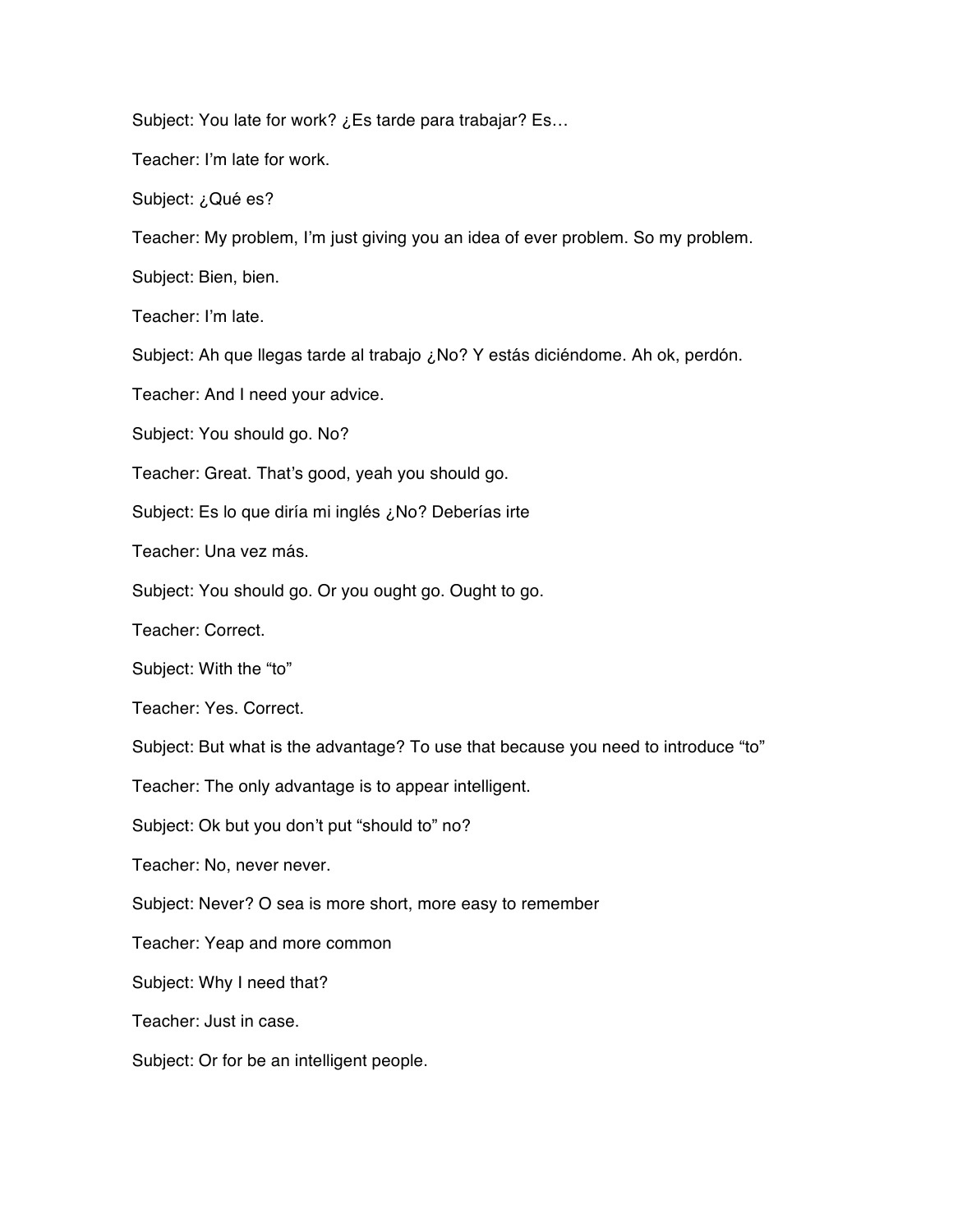Teacher: Right, like if you are in England and you say "Ah you ought to go" then they would say "Oh ¿De qué parte de Inglaterra eres tú?"

Subject: Yeah.

Teacher: Hector, I have a headache

Subject: You have a?

Teacher: Headache.

Subject: Ni idea. Headache?

Teacher: Headache.

Subject: ¿Dolor de cabeza, no?

Teacher: Yes.

Subject: Ok. You should go. You should go to a pharmacy or you should tomar is like, get, no, no. Get, ibuprofeno.

Teacher: Take.

Subject: Or aspirina.

Teacher: Take.

Subject: You should take or you ought to take an ibuprofeno.

Teacher: Ibuprofen.

Subject: Yeah.

Teacher: Same.

Subject: Ibuprofen. Same brand and same capsule.

Teacher: Yeah so…

Subject: It's legal also?

Teacher: And?

Subject: It's legal also in England?

Teacher: Is more legal in England, you can buy it in a supermarket

Subject: Yeah. In the supermarket?

Teacher: Yeah, ibuprofen.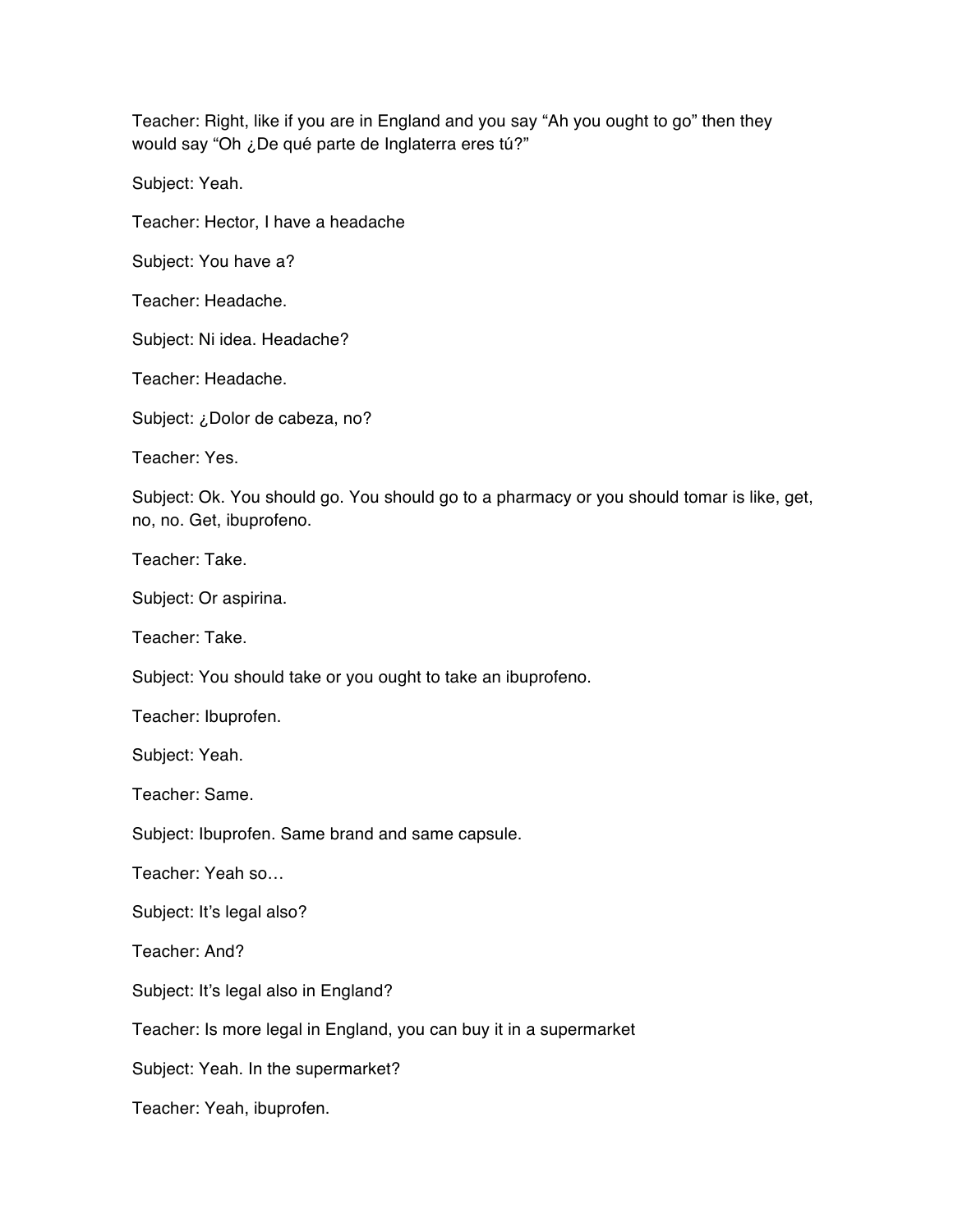Subject: Ok.

Teacher: Can you invent a problem?

Subject: I lost my information of the when I was restoring my computer.

Teacher: You should make a backup before, you should make a backup before you update

Subject: Update.

Teacher: Your computer.

Subject: I think is a good idea.

Teacher: Yeah, I think it is.

Subject: I think you must do the same.

Teacher: I think I should. Who makes backups these days? I mean, who uses USB, you know?

Subject: Yeah.

Teacher: Nobody.

Subject: Ok. Another problem?

Teacher: No, no, my turn. Hector, I don't like getting up in the mornings and I don't want get out of bed.

Subject: You should change your mind.

Teacher: Change your mind, change your mind is…

Subject: Cambiar tu mentalidad.

Teacher: No, change your mentality.

Subject: Yeah.

Subject: You should change your mentality.

Teacher: Correct.

Subject: Or you should to go to sleep.

Teacher: Has dicho "You should to go to sleep"

Subject: No, you should go to sleep early.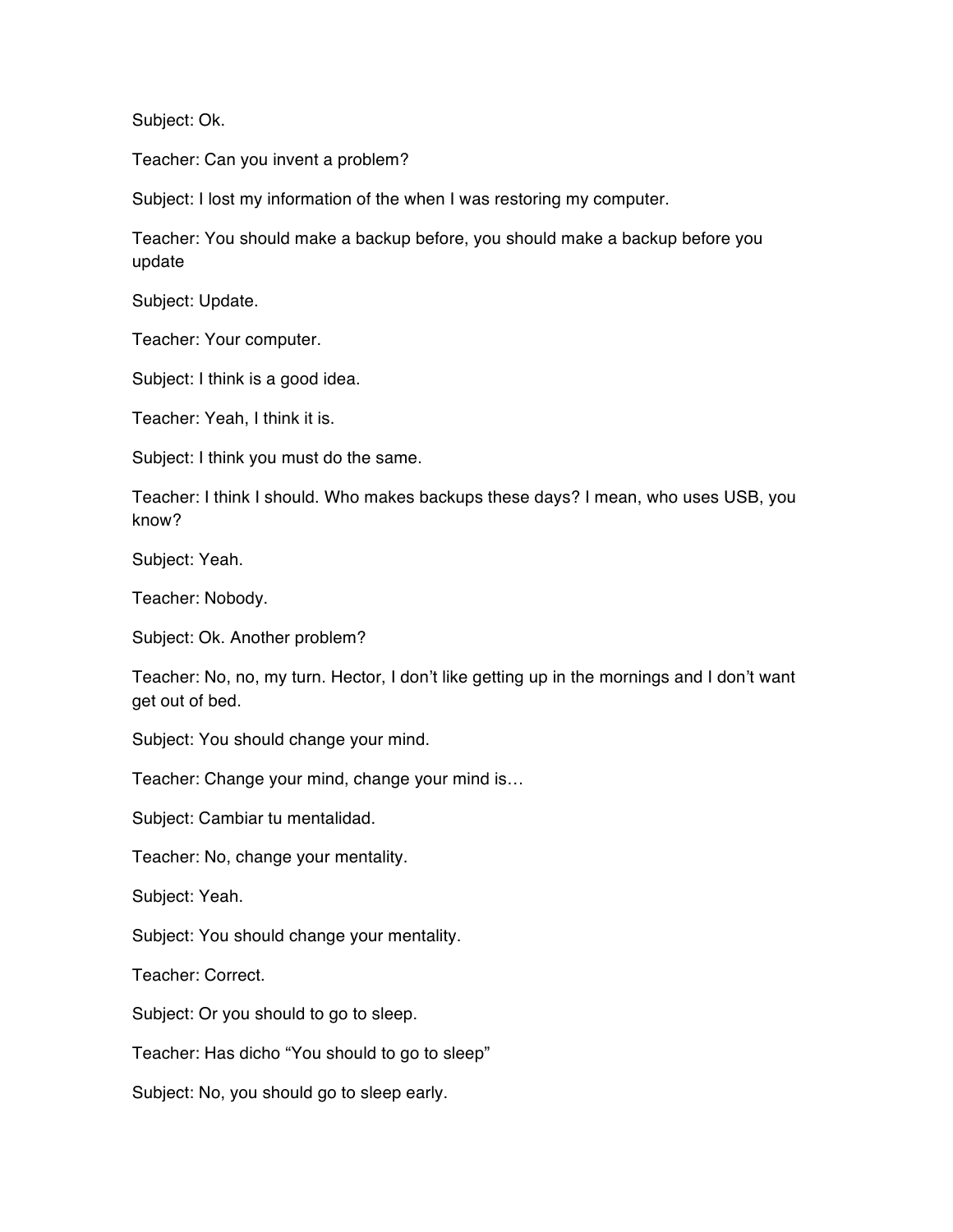Teacher: Más. Subject: More early, earliest Teacher: No, es más temprano. Es earlier. Subject: Earlier. Teacher: Earlier. Subject: Earlier, ok. You should go to sleep earlier. Teacher: Correct. Subject: Deberías ir a dormir más pronto. Teacher: Más pronto es "earlier" ¿Cómo se dice "más rápido"? Subject: Faster. Teacher: Good, pero tú dices "faster" Subject: Es "faster". Teacher: Exactly, faster. Subject: Faster. Ya. Teacher: La "r"… Subject: Sounds better, sounds better. Teacher: Yeah. Subject: Sounds better. Teacher: Sounds better. Correct. Better, no. Faster, better, harder. Faster, better, stronger Subject: Stronger. Teacher: You know Daft Punk? Subject: Daft Punk, really funny nice, music. Teacher: Great. Hard, faster, better, stronger. Subject: Bien. Teacher: Another problem. Subject: My car is dirty.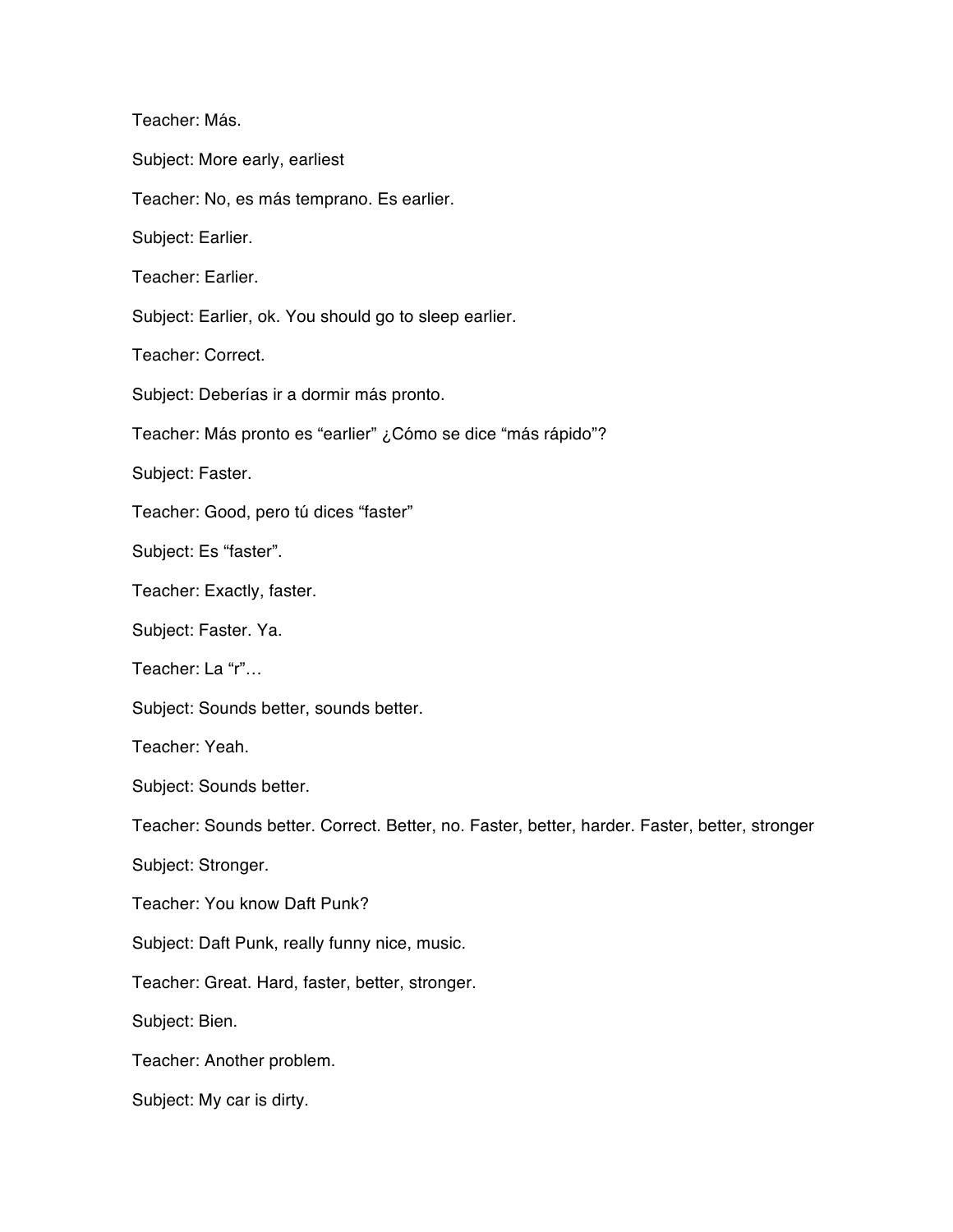Teacher: Your car is dirty. My car is really dirty.

Subject: My car is really, ah yours? Your car?

Teacher: No.

Subject: My car is really f\*\*\*\*\*\*\* dirty.

Teacher: Yeah, that's better. That's better. You should go to the carwash

Subject: Yeah? But I don't have money.

Teacher: Oh no, you should work harder. Héctor, my car is broken down.

Subject: Your car is broken down. You ought to go to mechanical.

Teacher: Good

Subject: Mechanical is nice.

Teacher: What do you think?

Subject: Or mechanical?

Teacher: A mechanic.

Subject: Mechanic.

Teacher: Yeah.

Subject: You should go to a mechanic or you ought to…

Teacher: ¿Cómo se dice "Deberías llevártelo a un taller"?

Subject: You should bring to taller

Teacher: A garage. A garage, un garage.

Subject: Garage?

Teacher: Yeah.

Subject: Garage is taller?

Teacher: For cars.

Subject: Garage ¿No? Is like "garage" with doble "G". Garage.

Teacher: Exactly.

Subject: Ok.